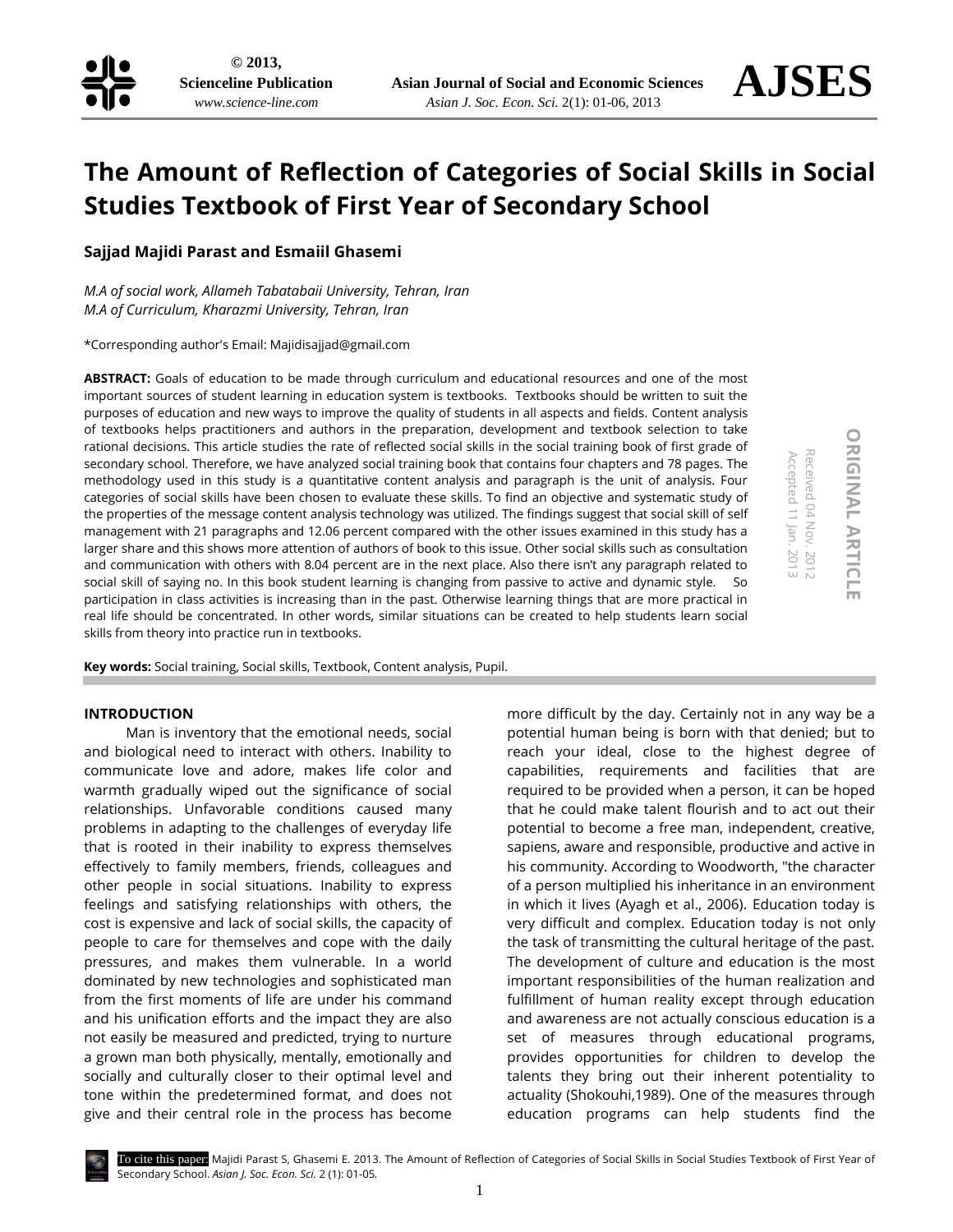transition is questionable social skills. Children who have acquired enough social skills to build relationships with peers and learning in educational environments are more successful than children who are lacking these skills (Biabangard, 2005). Therefore, in this study we analyzed the amount of content in social skills introduced in the first book of guidance and the ability to offer suggestions to improve and enhance these skills among parents of children who are the future of our society.

### **Problem Statement**

Achieving the goals of education through curriculum and educational resources and textbooks will be one of the most important sources are the students learning in the educational system. In our training activities will be realized in the framework of a textbook. In all countries for each subject at each grade is authoring a textbook, and is distributed in schools, teachers have focused their activities on the basis of textbooks, tests and assessment, mostly limited to the contents of the textbook. Hence, this is a very important role in the education system by training and textbooks for the realization of the importance of learning goals that are the focus of all those involved in education (Rashidi et al., 2008) Therefore textbook should suit the purposes of education and modern methods in order to improve the quality of students in all aspects and fields are written. In the preparation of the content of the textbooks, according to the principles and criteria of content, such as fitness goals, needs and interests of learners, scientific advances, and their application in real life, providing a variety of opportunities to learn and ... is necessary (Nik Bakhsh, 2008).

Kind of analysis for curriculum planners, authors and decision makers is essential curricular content analysis is very useful. This type of analysis helps the concepts, principles, attitudes, beliefs and all components made in the form of books and courses of action are to be evaluated and compared with the program objectives (Ibid). The content of textbooks, the amount is addressing the social skills and since life requires the collection of rules, regulations, customs and rituals and rules if certain conditions are not met the people who continue to endanger his relations in society. The law and the requirement for the communication and interaction skills, communication is having various people in the community. If people do not realize that the best relationship with peers and others around what if the community is generally is not going to enjoy your relationship with others. The skill of communicating with others as an expression of social skills takes place.

For years, psychologists tend to engage in social interaction and building relationships as important for mental health. In fact there were no such intention signs of injury. Steer and lack of interest in social relationships people are classified as Schizoid Personality Disorder and Antisocial Behavior in Children and Adolescents corner stringent lifestyle, based on the incidence of serious injury in adults. So knowing how creation and evolution by social orientation in mental health and moral development is important, it seems essential (Nouri et al. ,2010). Now, according to the expression of social status in life skills for future students and how to develop content and deliver the books to the students, to get the special role and the importance of content analysis of the subject. According to the discussions in this research aim was that the level of social skills in first grade social studies textbooks in the schools we analyzed.

## **Theoretical explanation**

Textbook is one of the most important sources of learning in each student's education system and Iran also plays an important role in the curriculum of the education system. In other words, in most educational activities are carried out within the framework of textbook and most activities and educational experiences of students and teachers is organized around its (Arizi and Abedi, 2003). Textbooks for education policy are important in determining the content and focus are all involved in education. The importance of textbooks in the education system, focused, like Iran, where almost all of the training set and runs according to its content, more than other types of educational systems is and why it is important to spend too much time specialists in the textbook analysis can help in solving many current problems are education (Arambraster and Anderson, 1993). In our country most of the educational activity takes place within Textbooks that the content of these books, including the most basic policies are implemented to achieve the goals of education. So it is necessary to prepare them to be taken great care to meet the demands resulting from the rapid changes in social, economic, and academic needs of students. Textbooks do not just formal education, but an important impact on children's perception of their community.

Through books, children expand their vocabulary, with community members learned their role and importance in the community and learn social skills and have the ability as one of the main factors in determining collision damage and problems to be faced in the future to use it. So in compiling the content of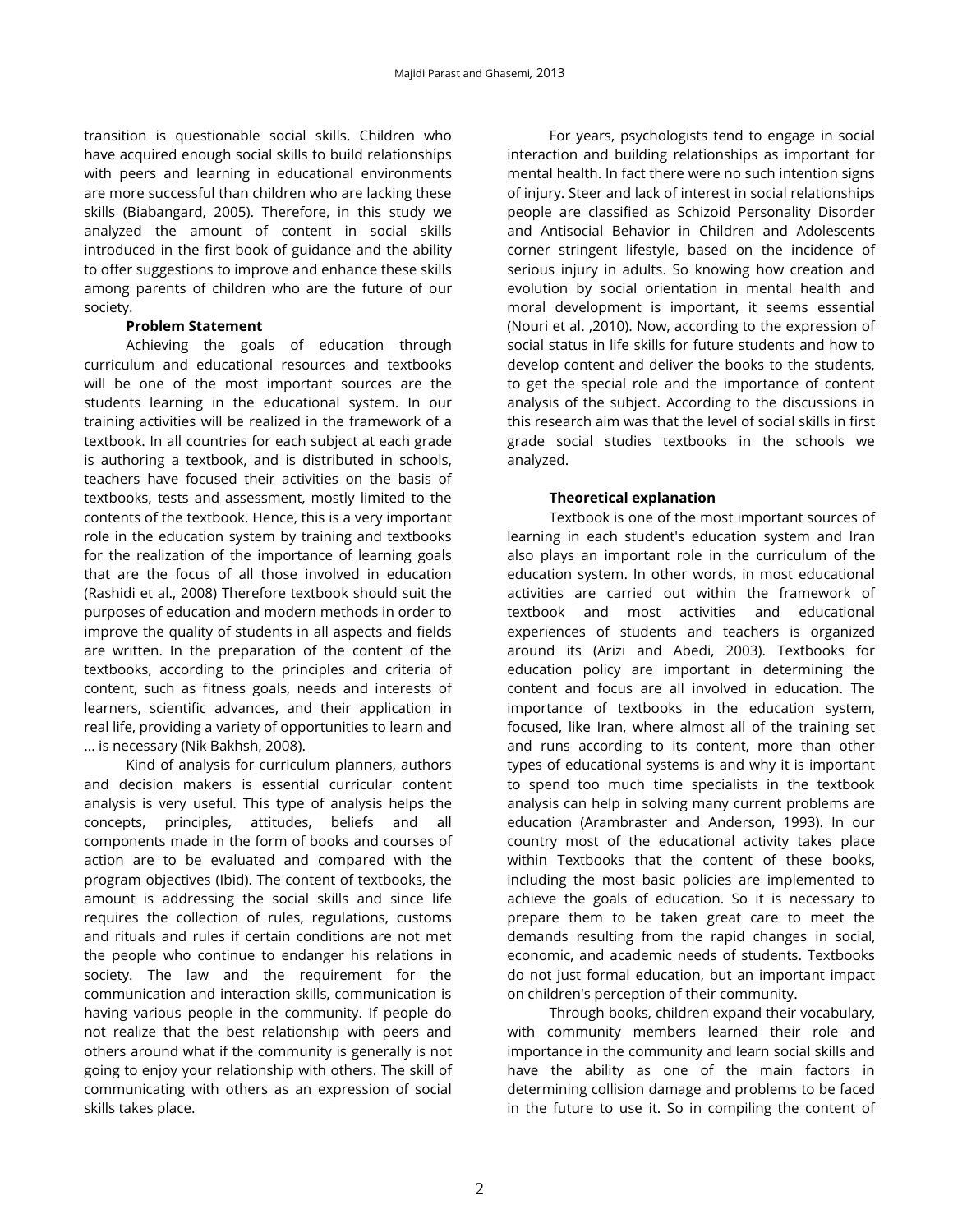textbooks, students are given the necessary social skills and since many teenagers are trying to make decisions appropriate social and the period of adolescence is a developmental phase that the stereotype is perceived as a period of storm and stress (Hines and Paulson, 2006) and the transition from adolescence to young students in this course, students will understand how soft they are less involved with emotional problems (Edelsztein, and Morash, 2005). So much to enjoy healthy personal and social skills of students and their academic achievement is impressive. Social skills of high school students showed their success rate in relation to others, and it is likely to show academic success.

The amount of social skills in students is higher, as compared to other people who are less social skills, living, schooling and social behavior, more successful and more progress will be higher. In order to explain the extent reflect social issues social skills in first-year textbook training tips can be noted from the perspective that social skills are classified into various areas of communication skills, assertiveness, self-management and coping in students fit in a three-stage model includes receiving skills, processing skills and skills messaging or answering. Social skills of each of their students in the process of social development, to develop and flourish of his talents and good compatibility with the environment and those around requires communication and social skills. Social skills of each of their students in the process of social development, to develop and flourish of his talents and good compatibility with the environment and those around requires communication and social skills. The training begins the process of socialization of the family according to developmental age, school and community will be completed. The school's role and the role of textbooks in schools are more than evident.

Based on the discussion and formulation of research hypotheses are derived as follows:

First grade social studies book content tips on how to create and develop social skills in each student pays?

The content of the book deals with the social teaching of basic first guide to creating and fostering communication skills, assertiveness, self-regulation and coping in school?

### **METHODS**

The research method of content analysis is quantitative. Burleson definition of content analysis is presented. She knows the relevance of content analysis techniques for the systematic, objective and quantitative description of the manifest content.

Features that are included in this definition, a content analysis of the scientific method is to transform the results that can be obtained again regardless of the time and people (Lotan Koi, 1996). Gall and colleagues in other definitions of content analysis in quantitative research as "a research technique for describing the objective, systematic and quantitative content of a communication media have described." Accordingly, we believe that most of the content analysis of educational data collection on various aspects of encoding messages in a communications product (Gall et al, 2004). The content of the book in the social sciences and humanities, technical content analysis is defined by the results of objective and systematic search for specific characteristics of messages (Holst, 2001).

#### **Stages of implementation:**

Content analysis as a research method has these stages:

1. Select the target population

2. Description of measure

3. Select the classification criteria described

4. Set up unit

5. Identifying the elements of each class

6. Results and Information Processing (Nourian, 2009, p 21).

**1- Statistical Society:** The first book based social education grade school and general community sample statistics. This research focuses on analyzing text content of social studies textbook in the first grade secondary school education in Iran 2011-2012.

**2- Description of measure:** A detailed description of the selection criteria to select or create an appropriate classification helps. In the present study, a measure of the amount of social skills will form the basis of classification.

**3- Classification criteria described:** In this study, by combining different view of classification is presented below:

A) Communication skills

B) The area of assertiveness skills

C) The scope of self-regulation skills

D) Coping skills

**4- Set up the unit:** The unit recorded a significant part of the content is selected and placed on the floor and then gets counted, refers. The analysis of textbook content word (symbol), including, paragraphs, images or trial lesson or unit may be recorded (Nourian, 2009).

In this study, "paragraph" is recorded for the unit.

**5- Identifying the elements of each class:** At this stage, all content was studied and scrutinized. Each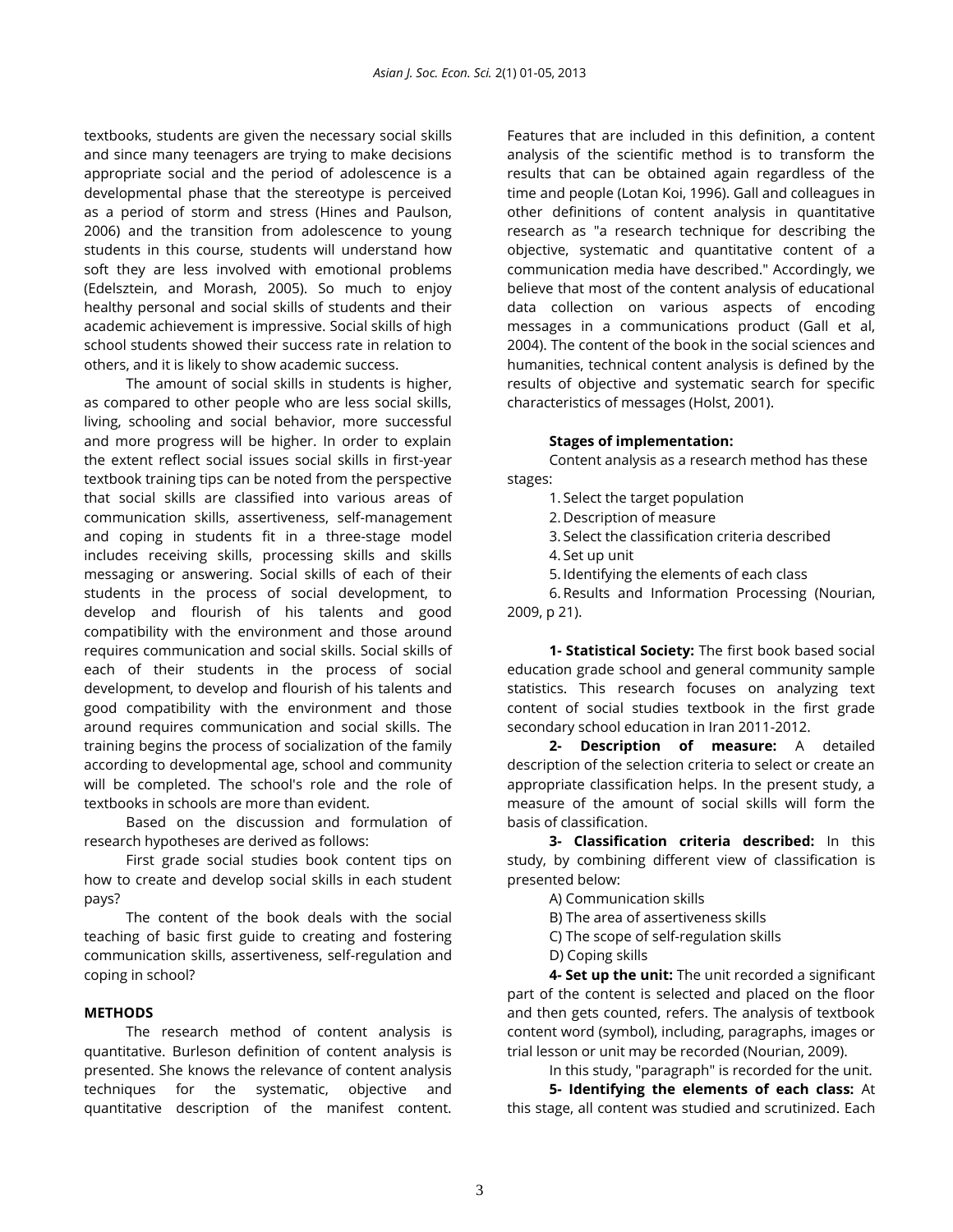paragraph will review the relevant category was counted.

**6- Information processing and conclusions:** After data collection, data tables were pasted. Finally, conclusions were summarized.

## **The purpose and content of the social studies textbook**

The first glimpse of the social teachings of the textbook advice with regard to reforms in 2007 in a book in the field of content analysis was carried out to determine the goals, the purpose of this course as it is written in the early part of the book:

Given these objectives, the social teachings of the book consists of 78 pages and four chapters, the first guidance needs, live in families, groups, and roles in the group. The sections of each chapter are discussed several topics related to the topic discussed.

#### **Classified into the categories of social skills**

Classified into categories in order to discuss the social skills needed in the definitions of these skills will be presented. Social skills are a complex process that enables a person to behave in ways that others have deemed him competent(Haraji et al, 2003). Social skills to understand and communicate with other people, act according to the social environment, finding love, display acceptable behavior, his words, faced with the problems of creating a good relationship with the environment is defined (Gresham and Elliot, 1990).

Explanations and resources on topics such as social skills, researchers classify and Education Advisory Group of high school students transmitted editors, in the area of social skills, there are four main categories considered in this context:

- 1. Communication skills
- 2. Area of assertiveness skills
- 3. Self-management skills
- 4. Coping skills

After creating the main categories, sub-categories we presented in the form below.

The first chapter begins with a discussion of needs are only one part. This season has seen eight pages and social skills to communicate with strangers, expressing its needs and gain the support of others. There is only one paragraph of the first chapter in the area of communicating with strangers. These social skills have devoted a whole book to less than 1 percent. Chapter 5 deals with the requirements stated in this paragraph, since this chapter is required so that there are more than 13 paragraph is assigned a large

percentage of these social skills. There is one paragraph in this chapter draw on support from others. The second chapter of the book has 37 pages and 9 as the highest volume; most of the social skills required in this sector have been addressed. Paragraph 10 is seen in the area of communication skills, identify your salary, paragraph 4, and paragraph 3 of self-care skills has been pointed out in paragraphs 11 to consult with others and self-management skills in paragraph 16, so that the second chapter is devoted to his skill with the most points is the same skill. The third chapter of the book continues with a discussion group. In this chapter, social skills, establish friendships in paragraph 8 is observed. In the area of assertiveness (not to say, express their needs and to identify their rights and others), there is no paragraph. Consulting skills in the first paragraph, the first paragraph of autonomy, gain support and disciplined others in the third paragraph, the first paragraph is marked variability. The fourth chapter is a short chapter that is only one part is about 10 pages. This season, there are only two social skills; communication skills, self-management skills are also seen in the fourth paragraph to paragraph 4 is allocated.

#### **DISCUSSION AND CONCLUSIONS**

First grade social studies books and school reform in 2007 with a new approach to authoring the textbook has been developed. In this book, students learn the passive mode has become a dynamic fashion. Bring samples of work outside of class, summarize, question answering open questions of the students, all student participation in class activities is greater than in the past. However, theoretical issues raised and discussed in the book that is how to apply them in everyday life requires practice and create a situation similar to the original position. It requires skills learned in workshops and classes that can convert theory into practical form of practical and tangible for students and theoretical skills learned to bond with her routine life.

The findings of this study can be concluded that self-management skills, counseling and communicating with others is one of the important necessities and social development of the students that accounted for the greatest percentage of the book. However, no mention has been no expression skills and assertiveness skills in areas such as self-care, and about 1.73% in the third paragraph, the needs of the expression of 0.05 percent and the identification of paragraphs with the rights of others 1 paragraphs 4 and 2.2 percent, the lowest rate among surveyed have social skills. However, it should be considered that the authors